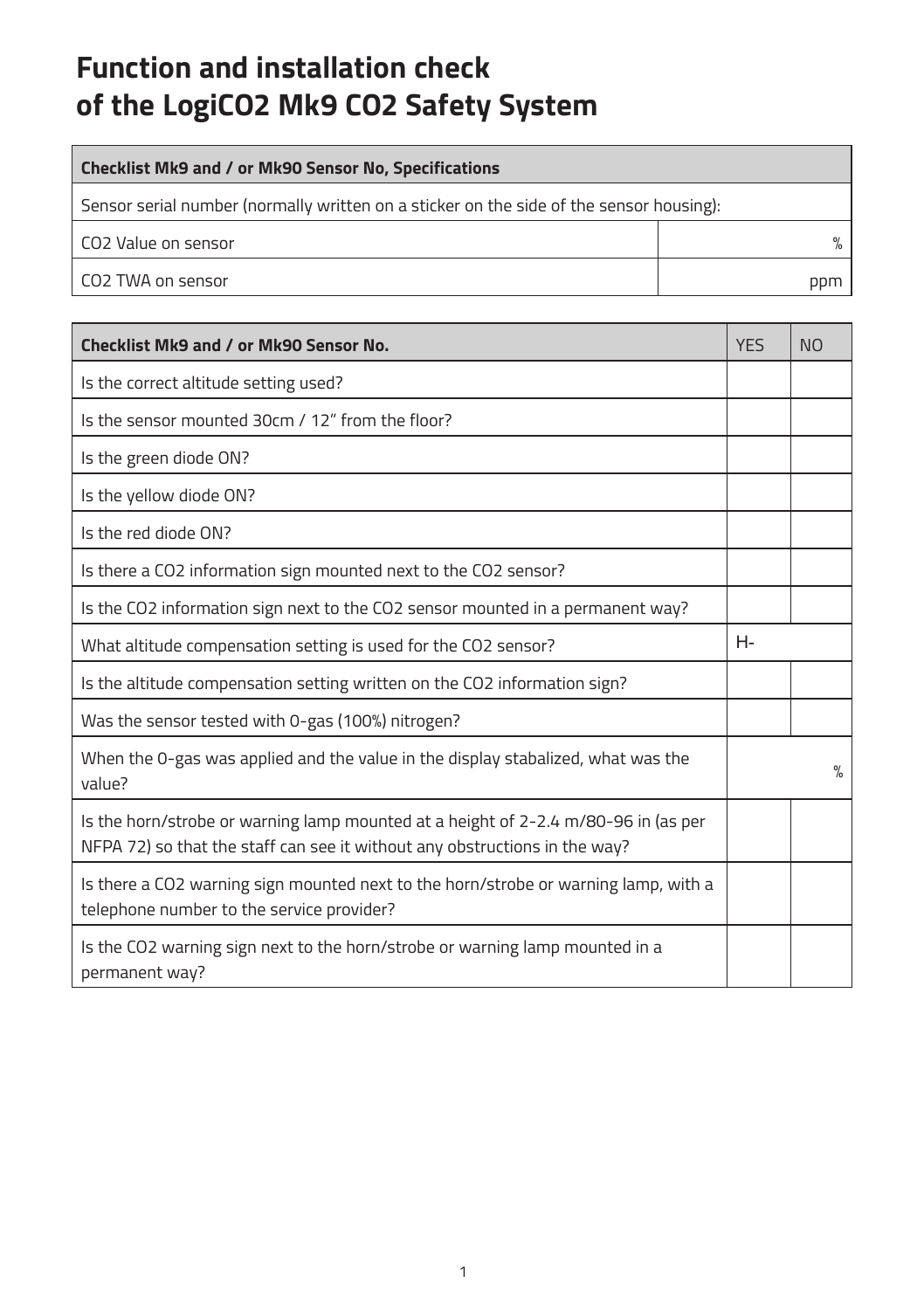| Checklist Mk9 and / or Mk90 Sensor No, Specifications                                   |     |  |
|-----------------------------------------------------------------------------------------|-----|--|
| Sensor serial number (normally written on a sticker on the side of the sensor housing): |     |  |
| l CO2 Value on sensor                                                                   |     |  |
| l CO2 TWA on sensor                                                                     | ppm |  |

| Checklist Mk9 and / or Mk90 Sensor No.                                                                                                                           | <b>YES</b> | <b>NO</b>     |
|------------------------------------------------------------------------------------------------------------------------------------------------------------------|------------|---------------|
| Is the correct altitude setting used?                                                                                                                            |            |               |
| Is the sensor mounted 30cm / 12" from the floor?                                                                                                                 |            |               |
| Is the green diode ON?                                                                                                                                           |            |               |
| Is the yellow diode ON?                                                                                                                                          |            |               |
| Is the red diode ON?                                                                                                                                             |            |               |
| Is there a CO2 information sign mounted next to the CO2 sensor?                                                                                                  |            |               |
| Is the CO2 information sign next to the CO2 sensor mounted in a permanent way?                                                                                   |            |               |
| What altitude compensation setting is used for the CO2 sensor?                                                                                                   | Н-         |               |
| Is the altitude compensation setting written on the CO2 information sign?                                                                                        |            |               |
| Was the sensor tested with 0-gas (100%) nitrogen?                                                                                                                |            |               |
| When the 0-gas was applied and the value in the display stabalized, what was the<br>value?                                                                       |            | $\frac{9}{6}$ |
| Is the horn/strobe or warning lamp mounted at a height of 2-2.4 m/80-96 in (as per<br>NFPA 72) so that the staff can see it without any obstructions in the way? |            |               |
| Is there a CO2 warning sign mounted next to the horn/strobe or warning lamp, with a<br>telephone number to the service provider?                                 |            |               |
| Is the CO2 warning sign next to the horn/strobe or warning lamp mounted in a<br>permanent way?                                                                   |            |               |



*Horn/strobe with sign*